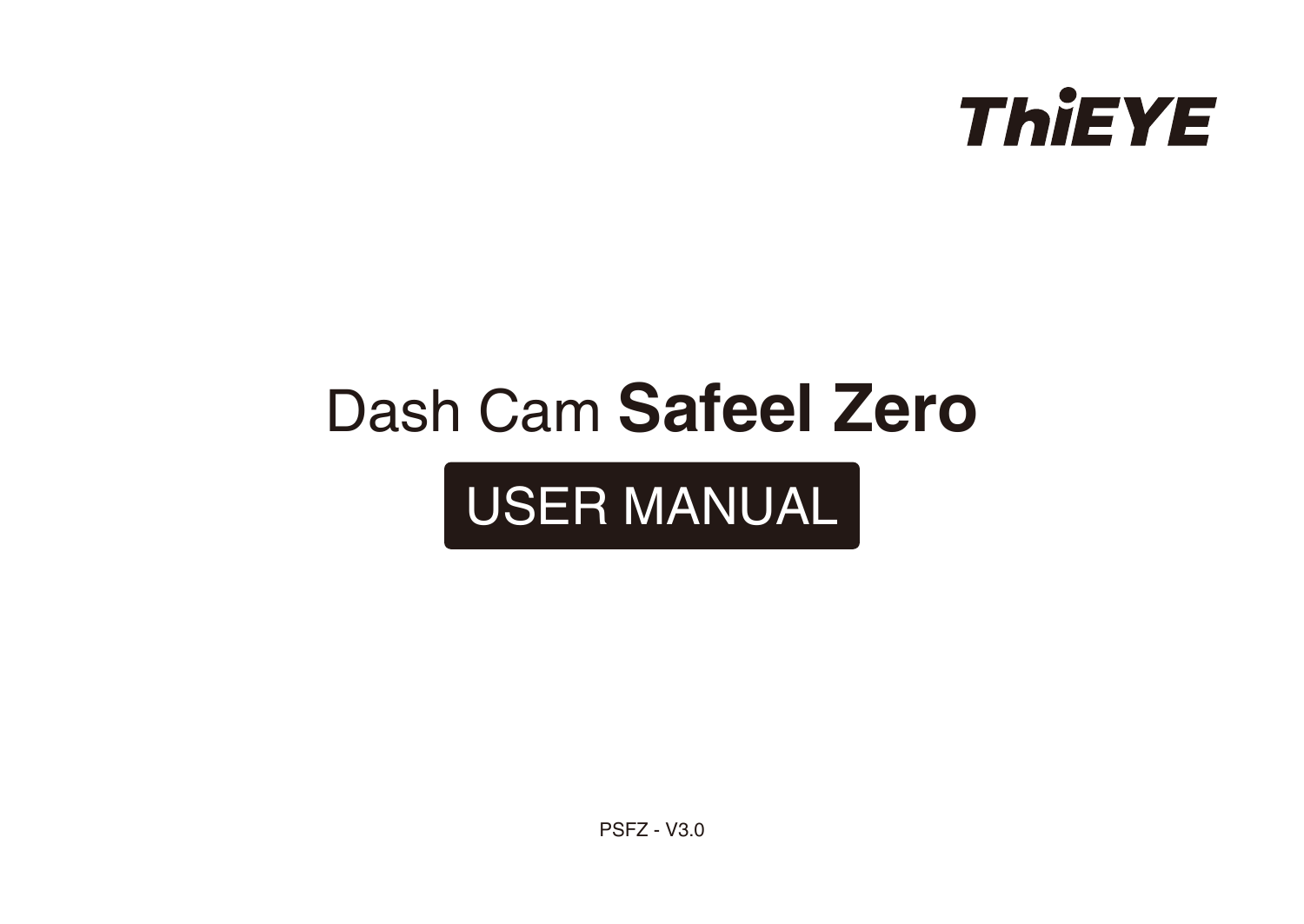# **OL** USER MANUAL

- **31** Deutsche Anleitung
- <sup>61</sup> 取り扱い説明書
- 01 USER MANUAL **16** Guide de démarrage rapide
	- <sup>46</sup> Guida di Operazione Rapida
	- <sup>76</sup> Guía de Inicio Rápido

#### **ThiEYE Social Media**







Official Website Facebook YouTube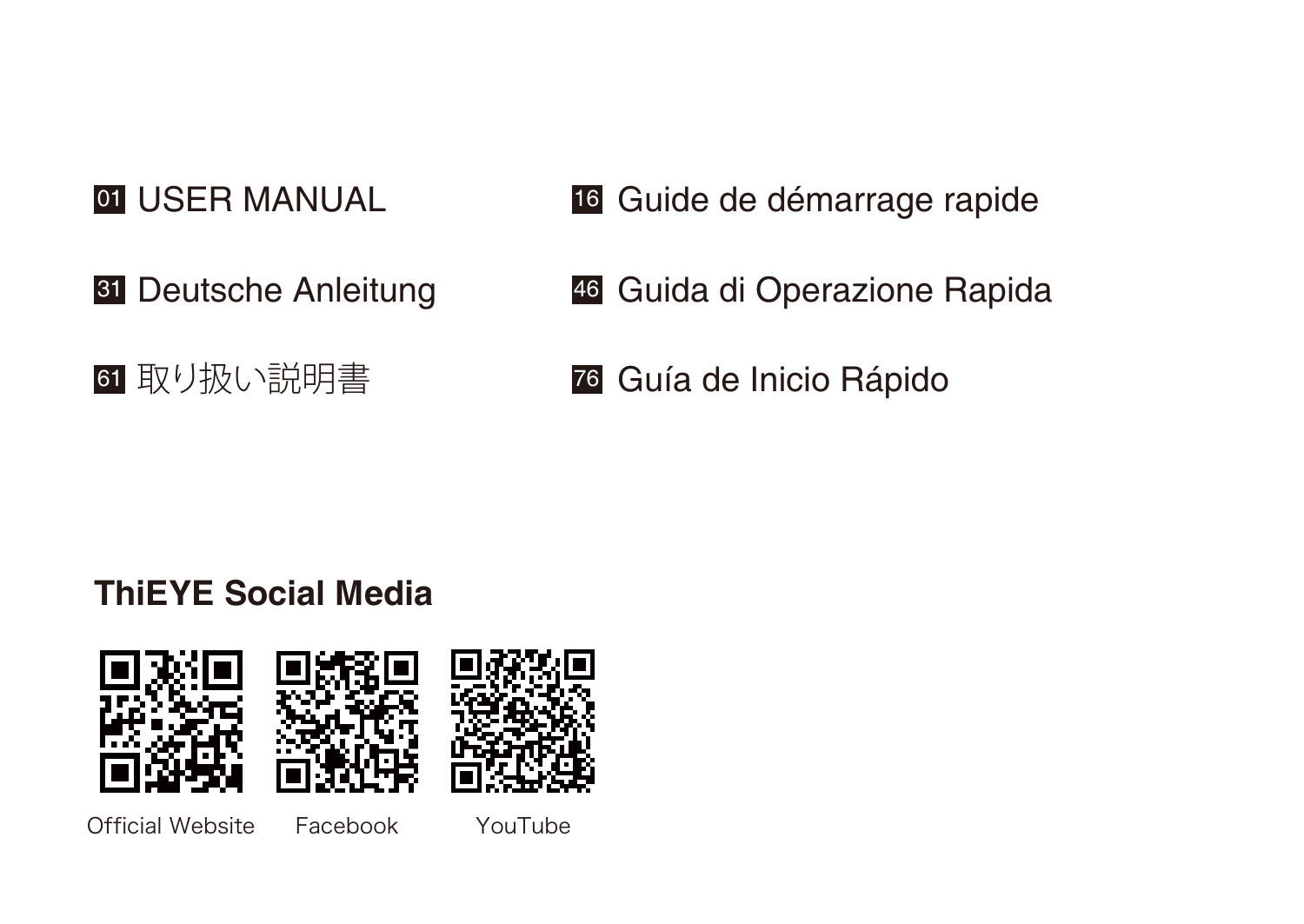# **Part 01 - Get Started**







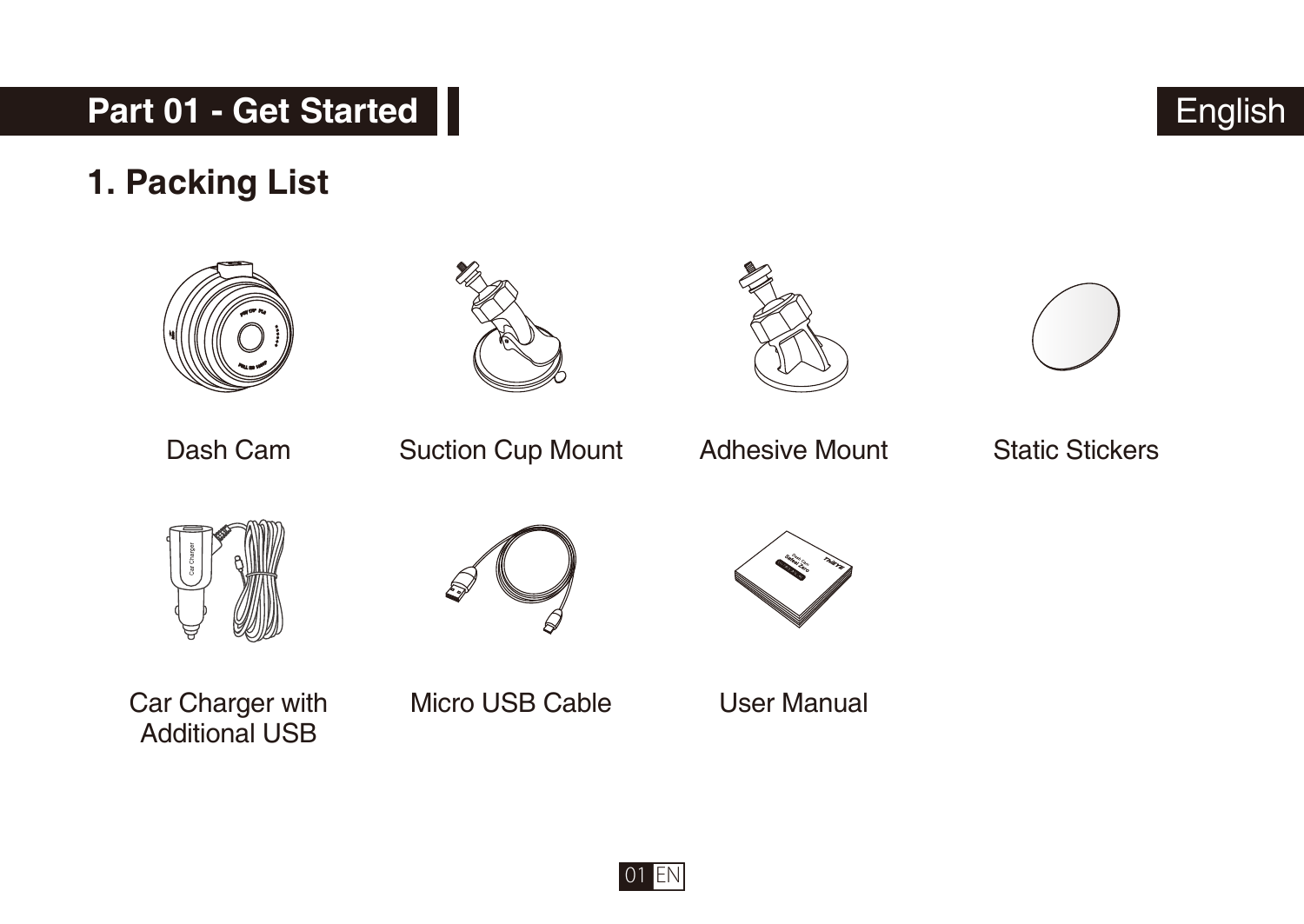## **2. Product Overview**



- Threaded Insert  $\bigcap$
- Microphone
- 170° Wide Angle Lens
- 4) Reset
- 5) Status Indicator (10
- 6) Speaker
- Micro SD Slot
- Power / Mode Button
- Up Button
- OK Button
- Down Button
- 1.5" LCD Screen
- Micro USB Port

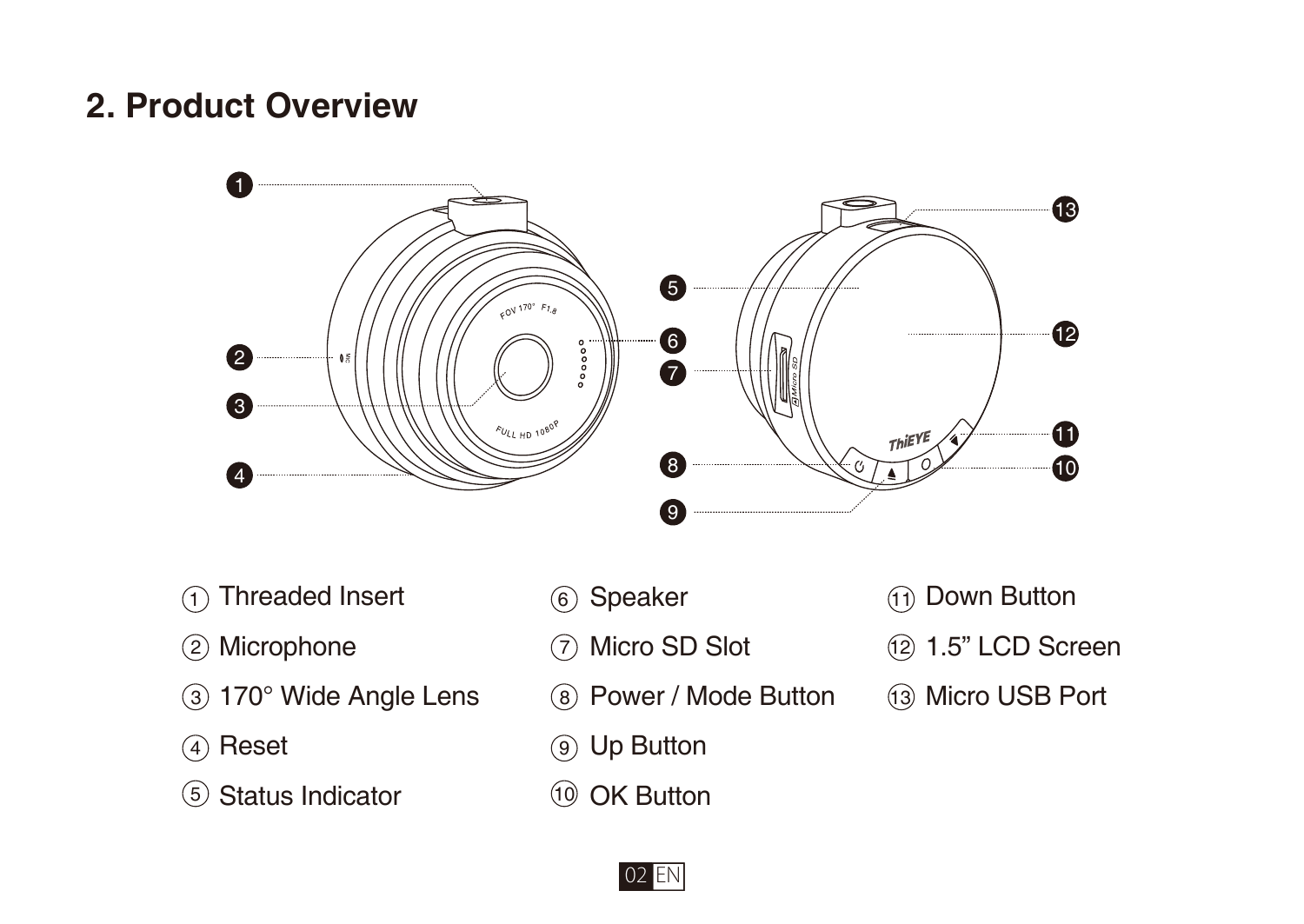# **3. LCD Screen**



03 EN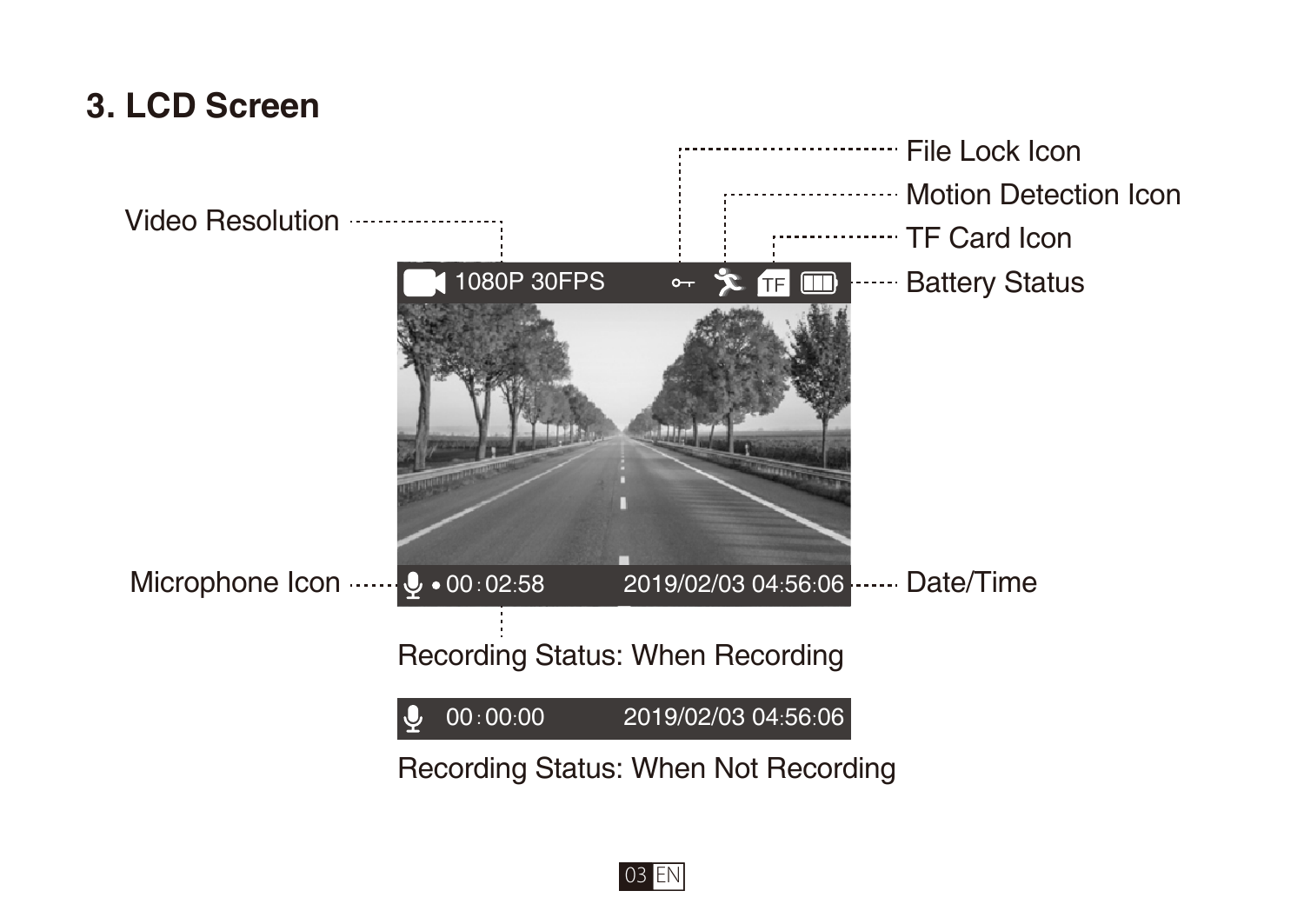# **4. LED Indicators**

| <b>Status</b>      | <b>Blue Indicator Light</b> |
|--------------------|-----------------------------|
| When Recording     | <b>Continuous Flash</b>     |
| When Not Recording | Constant ON                 |

# **Part 02 - Basic Operation**

# **1. Insert TF Card**

- ★ We recommend to use up to 32G Class 10 or UHS-1 Micro SD Card.
- ★ Please format the Micro SD Card in the camera before first use.
- ★ To keep your Micro SD card in good condition, please reformat it regularly. As reformatting erases all of your content, be sure to back up your photos and videos first.

#### **· Micro SD Card File**

There are two folders on the SD card, one is named "1", which contains UNLOCK files, the other one is called "Lock" and it's the LOCK files.

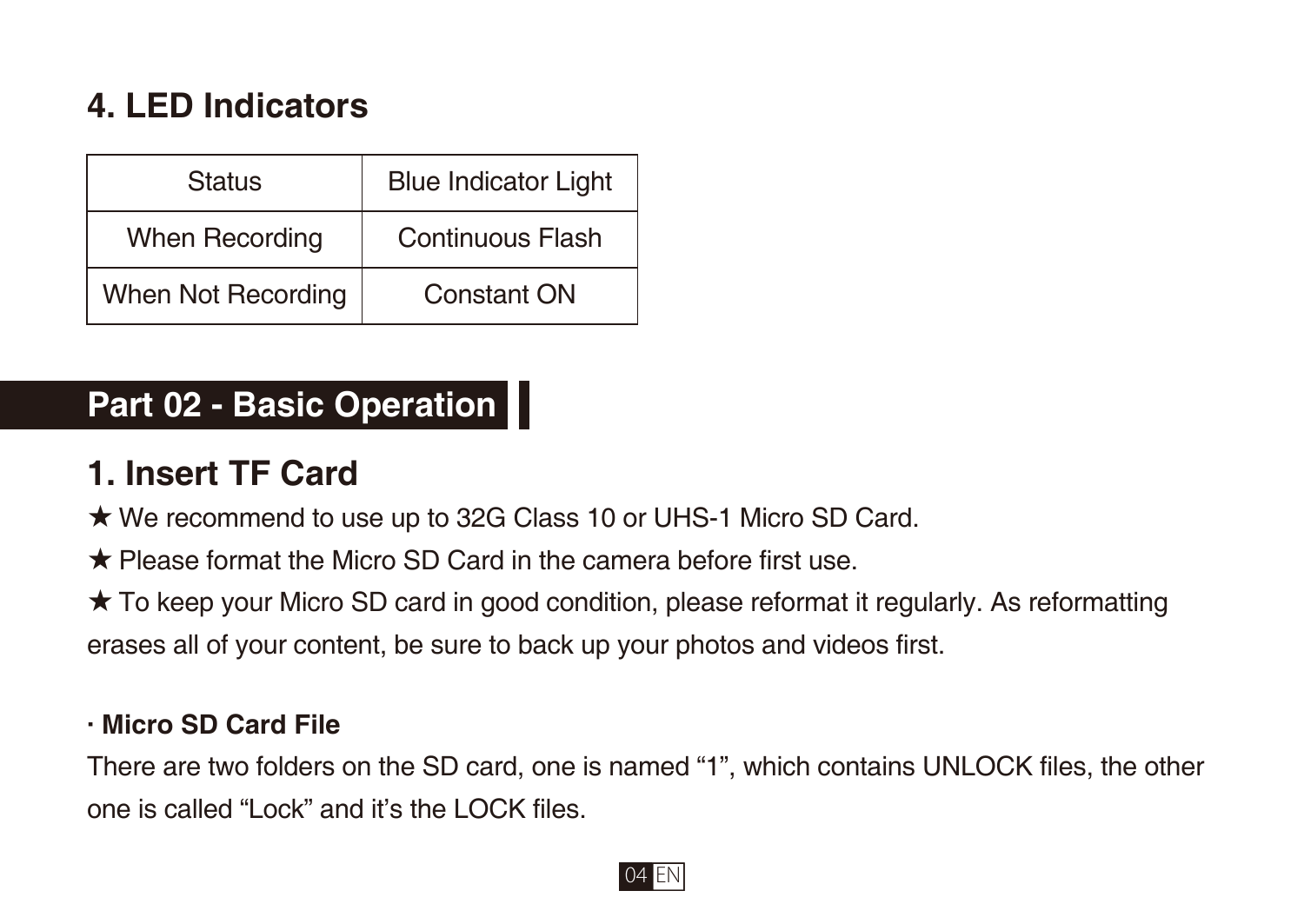# **2. Power On/Off**

★ **Auto Power On/Off with Ignition** - When powered by the car charger, the dash camera will automatically turn on when you start your car engine. When turning off your car, the camera will automatically turn off after approximately 10 seconds.

**★ Manual Power On/Off** - To manually turn the camera on/off, press and hold the power button for at least 3 seconds.

· Switching the camera OFF manually and pulling off the car charger is required for vehicles where the vehicle's power socket provides continuous power after the engine is turned OFF.

# **3. Mode Switching**

★ When the dash cam is Powered ON, it'll automatically start recording.

★ Press OK Button to stop recording.

★ Repeatedly press Power/Mode Button to switch to switch mode, there will be modes:

Video, Photo, Playback, Settings.

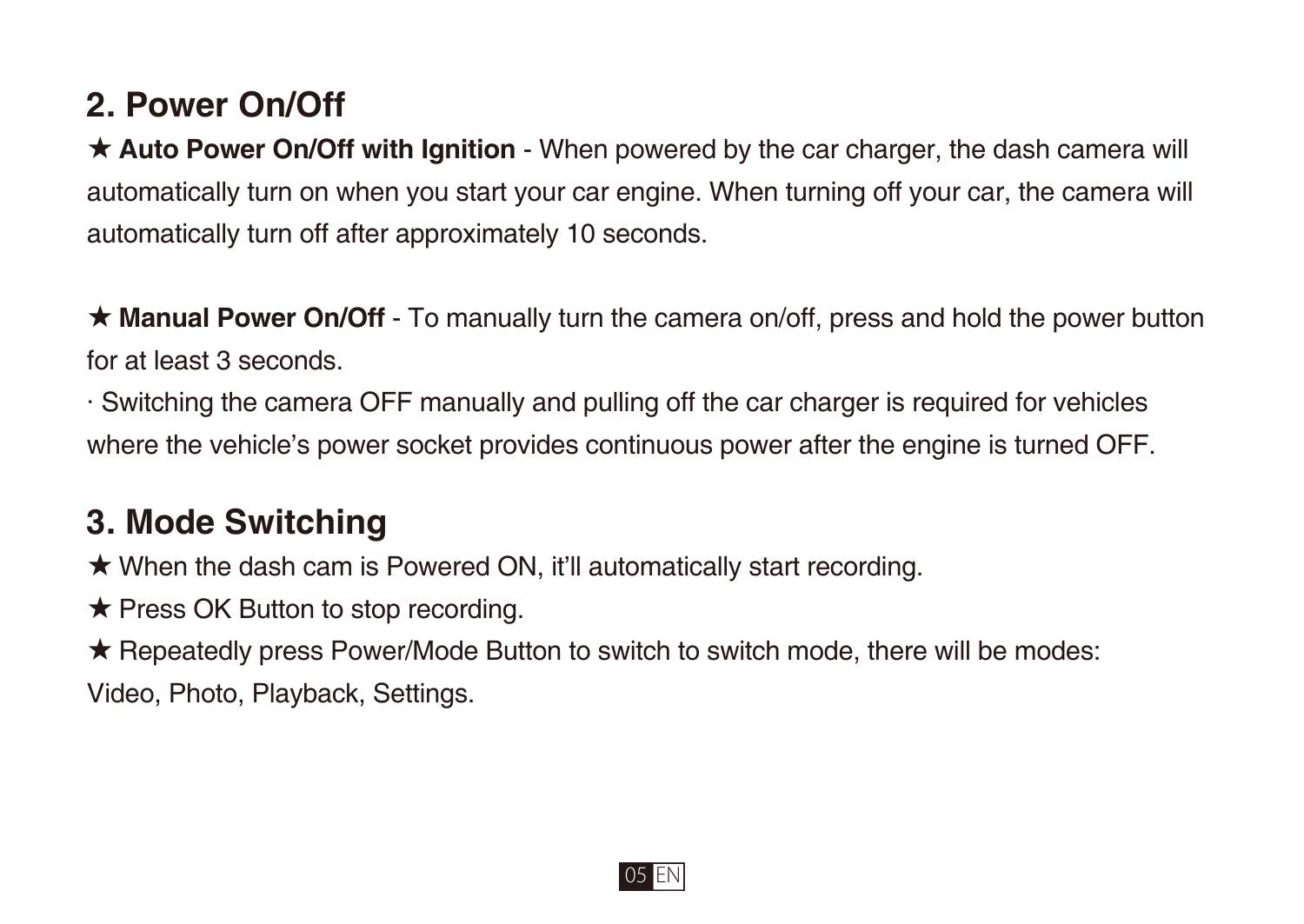## **4. Video Mode**

| <b>Button</b>               | Function                                                      |
|-----------------------------|---------------------------------------------------------------|
| $^{\prime}$<br>POWER / MODE | When not recording:<br>Switch to Photo/Playback/Settings Mode |
|                             | When recording: Manually Lock File                            |
| A UP                        | Enable/Disable Audio                                          |
| 0 ок                        | Start / Stop Video Recording                                  |
| ₹ DOWN                      | Turn ON/OFF the LCD display                                   |



## **5. Photo Mode**

| <b>Button</b>               | Function                         |
|-----------------------------|----------------------------------|
| $^{\prime}$<br>POWER / MODE | Switch to Playback/Settings Mode |
| $\triangle$ UP              | ×                                |
| ООК                         | Take a Photo                     |
| U DOWN                      | Turn ON/OFF the LCD display      |



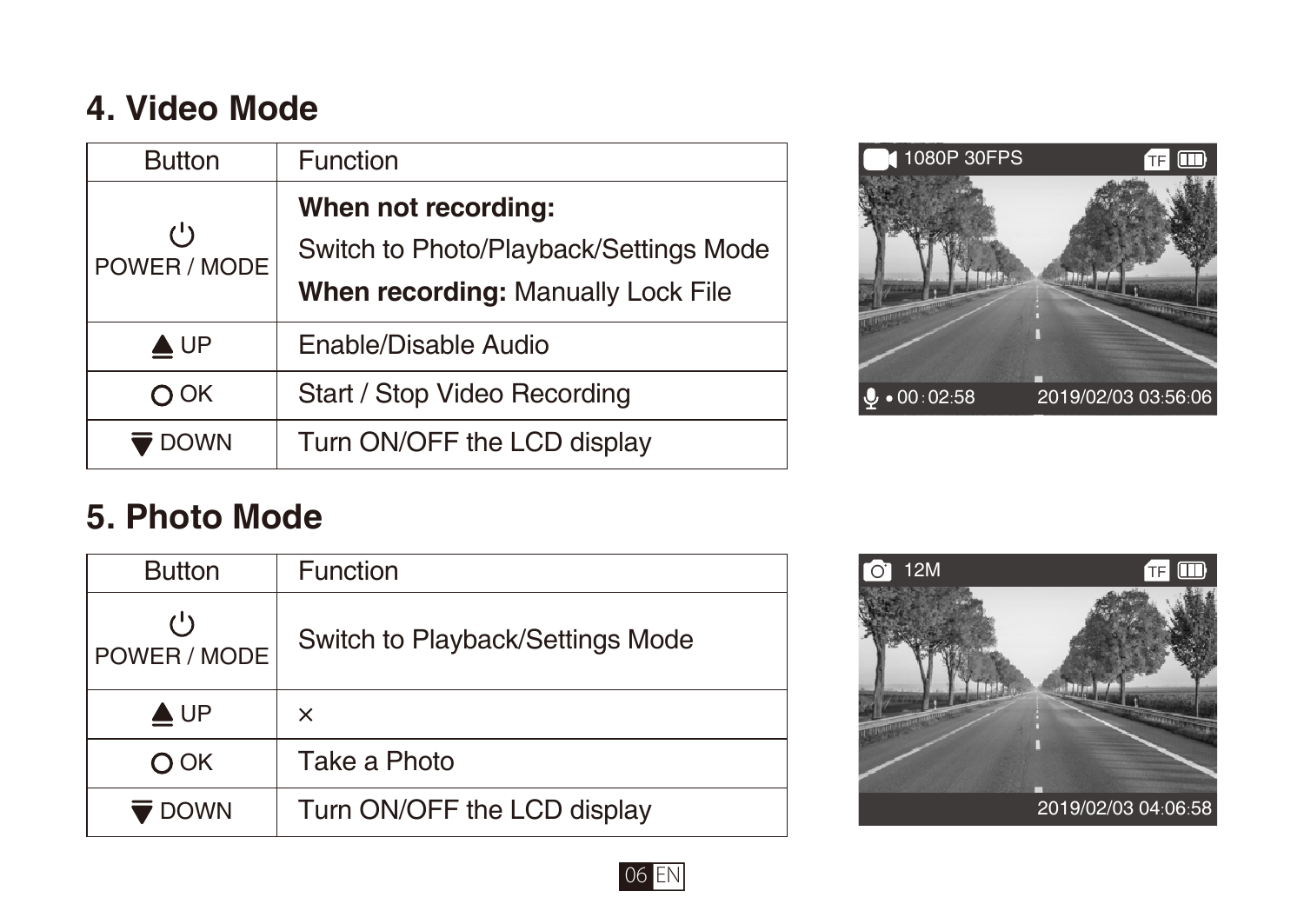# **6. Playback Mode**

| <b>Button</b>               | Function                                 |
|-----------------------------|------------------------------------------|
| $^{\prime}$<br>POWER / MODE | Switch to Settings Mode                  |
| AUP                         | Navigate UP to choose video/photo file   |
|                             | Long Press to preview the LOCK files     |
| ООК                         | Play/Pause                               |
| DOWN                        | Navigate DOWN to choose video/photo file |



★ When you preview the recorded files, the default is to preview Unlocked files, if you need to preview the Locked files, please LONG PRESS Up Button.

## **7. Settings Mode**

| <b>Button</b>               | Function                                                              |
|-----------------------------|-----------------------------------------------------------------------|
| $^{\prime}$<br>POWER / MODE | Switch to Video Recording Mode, and<br>automatically start recording. |
| 0 ок                        | <b>Enter Menu Settings</b>                                            |



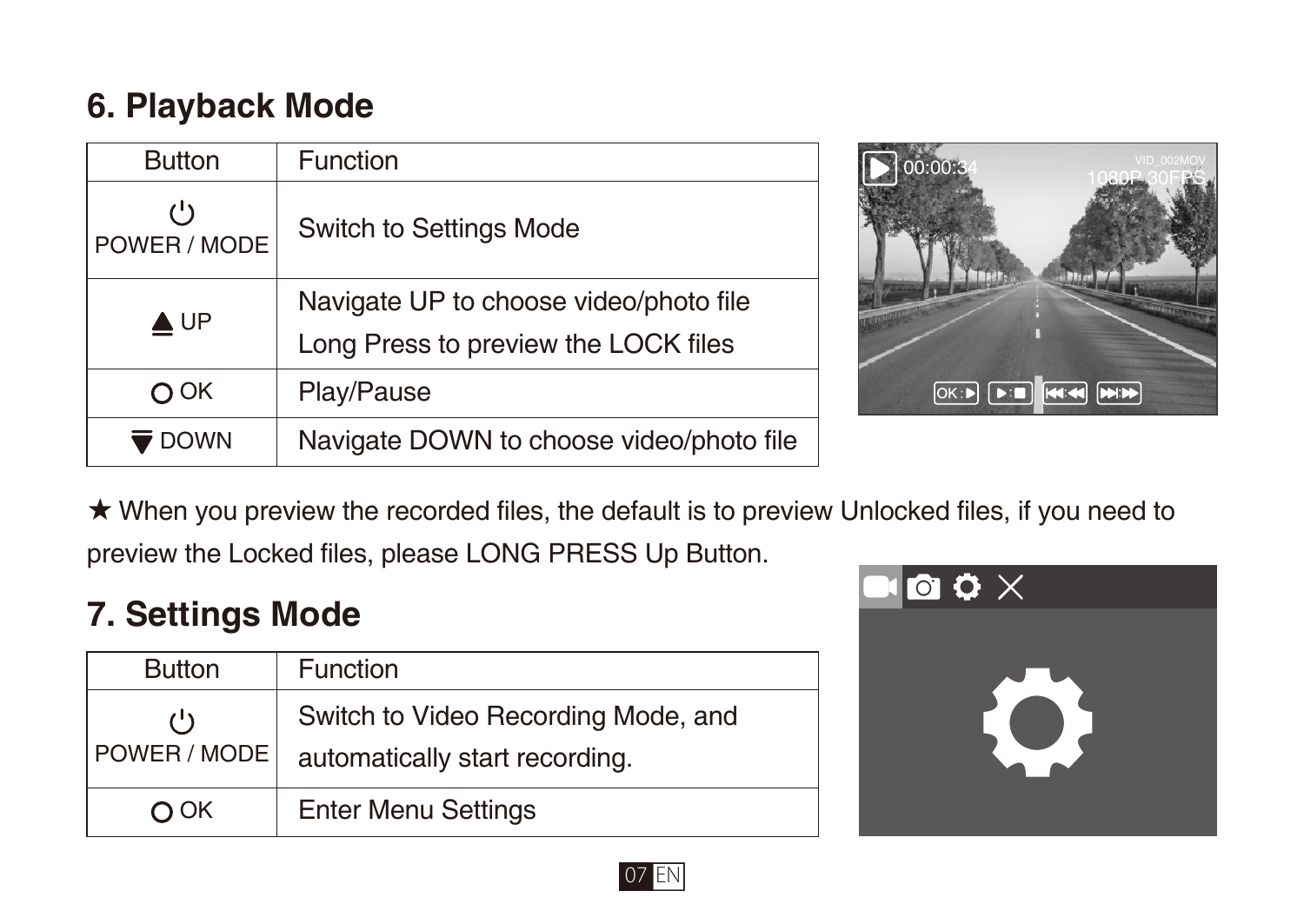# **Part 03 - Menu Settings Instruction**

# ★ **Menu Switching**

- $\Diamond$  When the dash cam is Powered ON, it'll automatically start recording.
- ◇ Short press OK Button to stop recording.
- ◇ Repeatedly press Power / Mode Button to switch to Settings.
- $\Diamond$  Press OK Button to enter menu settings, there will be:

Video Settings, Photo Settings, System Settings, Exit Settings.

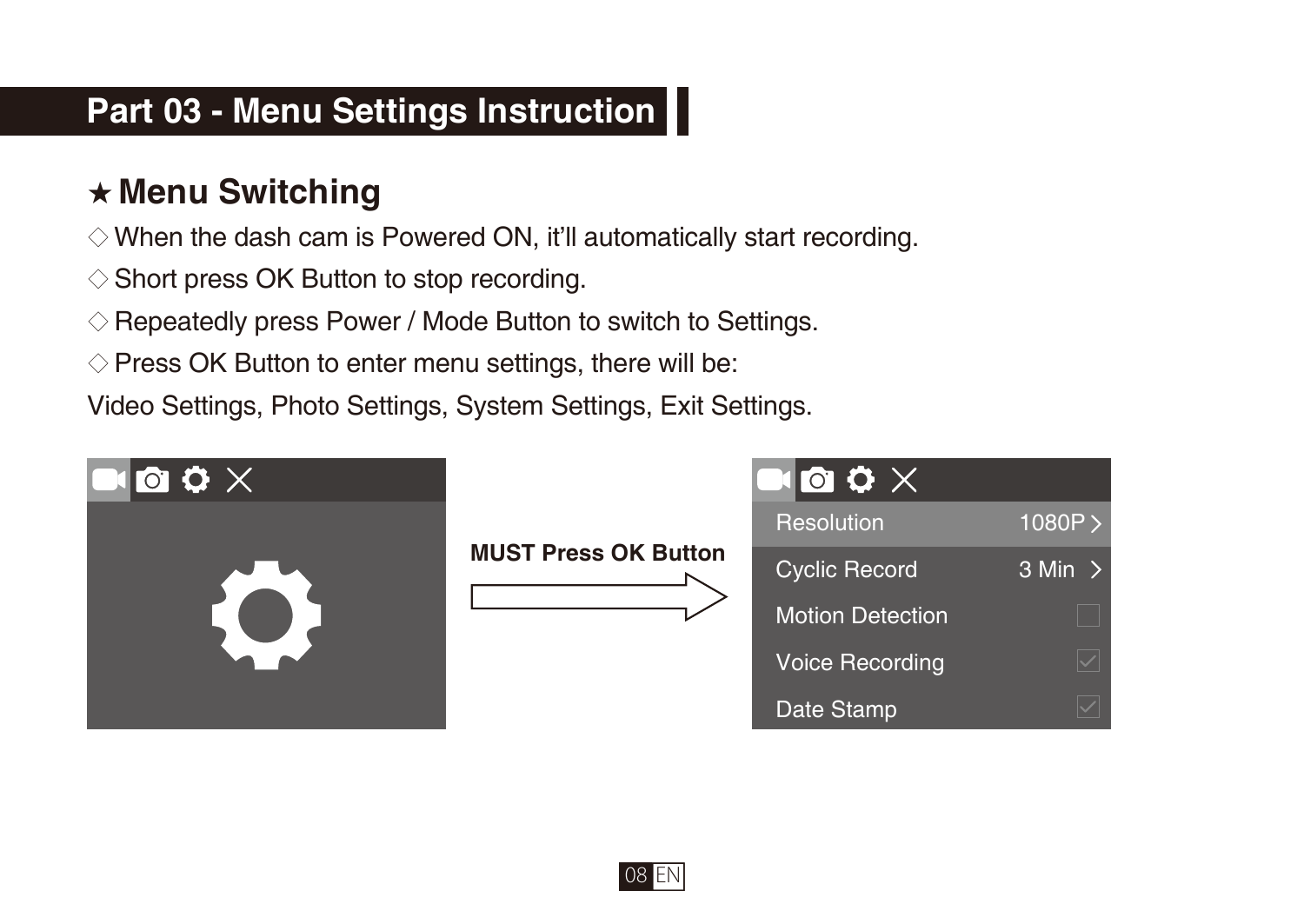# **1. Video Settings**

### ① **Loop Recording**

In the case of recording and saving at interval of 3 / 5 / 10 minutes, the dash cam will automatically overwrite the earliest file in the memory card once the card is full.

# **Tips**

If you turn off the loop recording function, the dash cam will record every five-minute segment of video when recording.

#### ② **Motion Detection**

When the camera is turned ON and the motion detection is ON, the dash camera will automatically activate and record any movement that is detected in front of the camera, and it stops recording when no dynamic motion appears.

# **Tips**

· If you turn on the motion detection function, it only works when the dash camera is Powered ON, the camera will record when it detects motion, which will cause discontinuous recording. · If you need record continuously, we suggest you to turn off the motion detection function.

#### 09 EN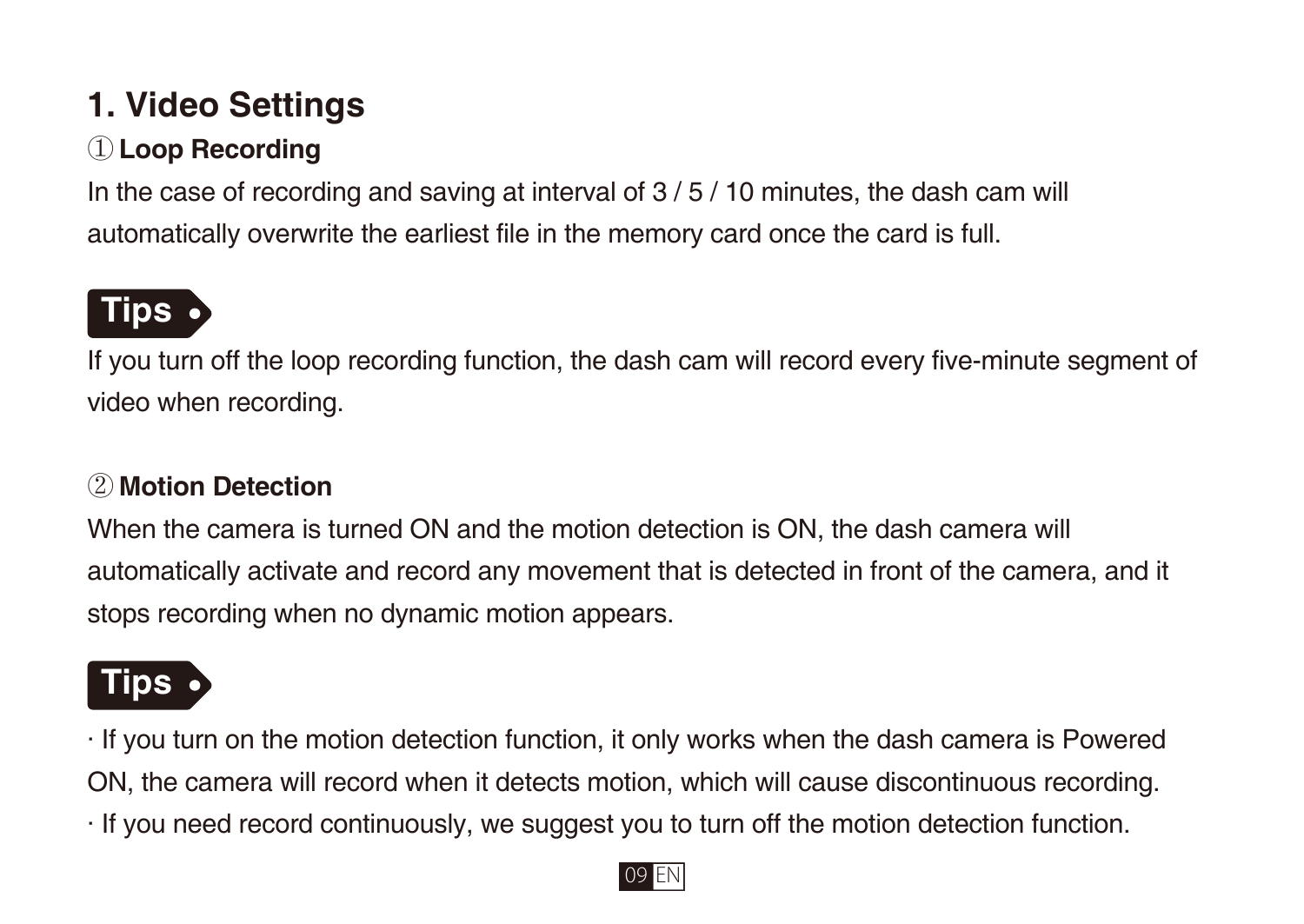#### ③ **G-sensor**

G-sensor will lock the file when detecting a collision during the recording, please check the "Lock" file in the card and back up your important files regularly in case of overwritten by loop recording once the card is full.

#### ④ **Parking Monitor**

When the car is parked and the Parking Monitor has been turned on, the dash cam will activate and start recording automatically once it detects collision. And it will turn off after continuously recording about 20 seconds.

# **Tips**

Only turn on the Parking Monitor while parking, the dash cam will record when detecting a collision. It means that you do not need to turn on G-sensor and Motion Detection.

#### ⑤ **WDR ( Wide Dynamic Range)**

Wide Dynamic Range (WDR) retains a greater level of detail and color in an image. This setting is especially useful for scenes that include shadows or bright areas.

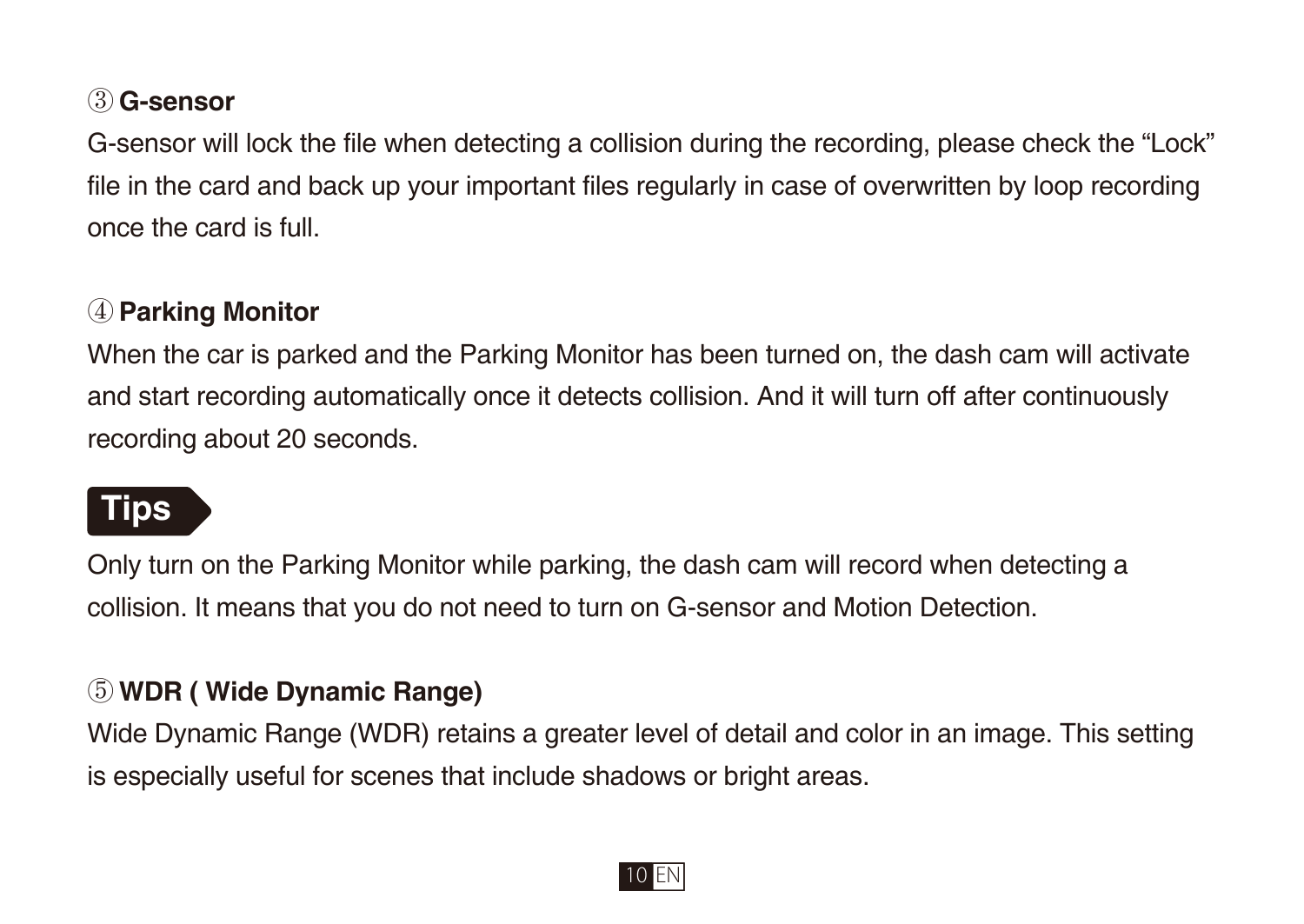# **2. Photo Settings**

#### ① **Capture Mode**

Single shot - the camera will take one photo every time.

Delayed shot - the camera will wait for 2/5/10s depending on setting before taking the shot.

#### ② **Sequence**

Once set in photo burst mode, the camera will take 3 shots in a row every time. Otherwise, the camera only takes one photo every time. (Default: OFF)

# **3. System Menu Settings**

#### ① Screen Saver

If you turn on Screen Saver Mode, the screen display will be turned off after a period of inactivity, but the camera is still recording. You can see the Blue Indicator Light is flash during recording.

#### ② Auto Power Off

If you set to 3-minute auto power off, the camera will automatically power off if it is not recording and without any operation in 3 minutes.

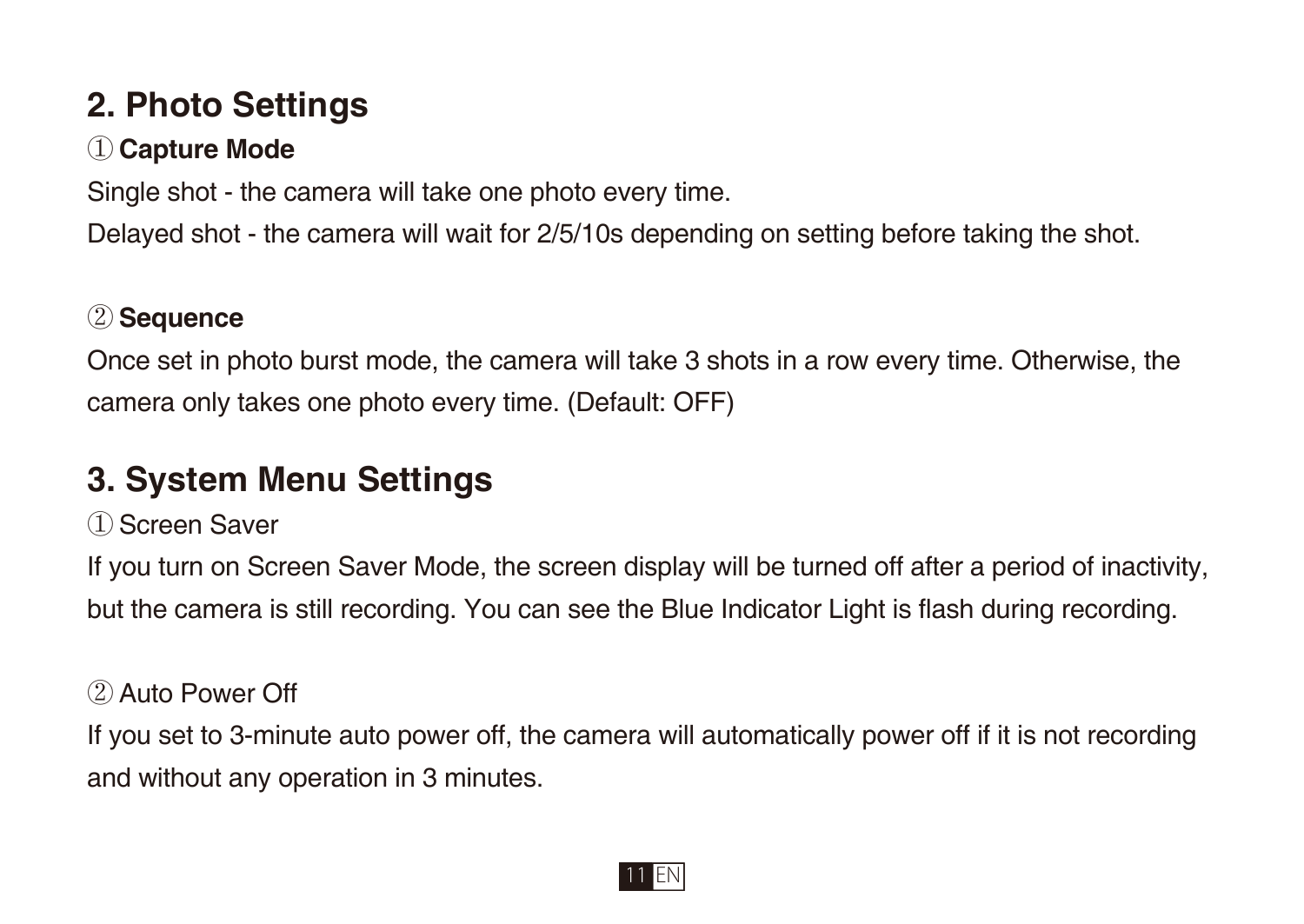#### ③ Date / Time

This setting is to set correct date and time on the dash cam for video recording and camera shooting.

• Press Up / Down button in System Setting to enter Date /

Time setting page, press OK button to set Date / Time.



• Set date firstly by pressing Up / Down button. Press OK button after done and move the cursor to the next spot on the right. Adjust date and hour/minute/second from top to bottom.

• After finishing setting, short press Power / Mode button comes back to the System Setting Menus.

④ Upgrade Firmware

· Please download the latest firmware from ThiEYE website (thieye.com/support.html) and upgrade the camera according to the instruction in the file.

· Two ways to upgrade the firmware: Advanced Update (by PC) and Quick Update(by the camera). We suggest Advanced Update, which is much more convenient.

· Please keep upgrading the firmware in time to maintain the best user experience.

· Do not disconnect your device from power while it is being updated. This will result in damage to the dash cam.

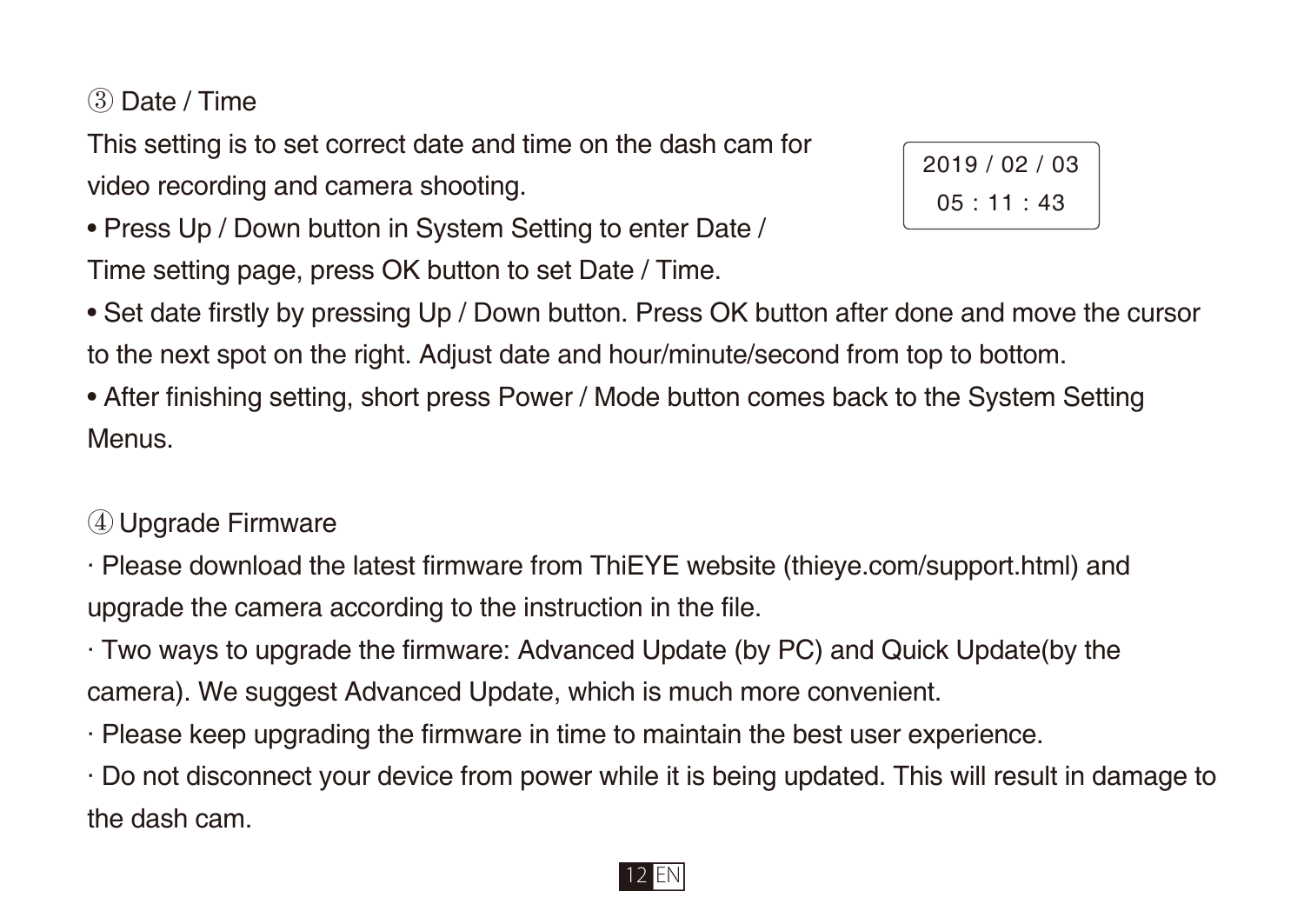# **Part 04 - Installation**

**1. Connect the Dash Cam and the Mount**



# **2. Install the Dash Cam**

① Clean the area on the windshield where the dash cam will be installed.

② You can attach the suction cup mount or adhesive mount to the windshield

where it will not obstruct the driver's view.

(Note: If you use adhesive mount, please attach static stickers to prevent the adhesive from sticking to dirty up the clean windshield of your car.)

③ Hide the power cable by placing it in the space between the windshield and headliner.

Recommended locations for the adhesive wire clips to arrange the power cable.

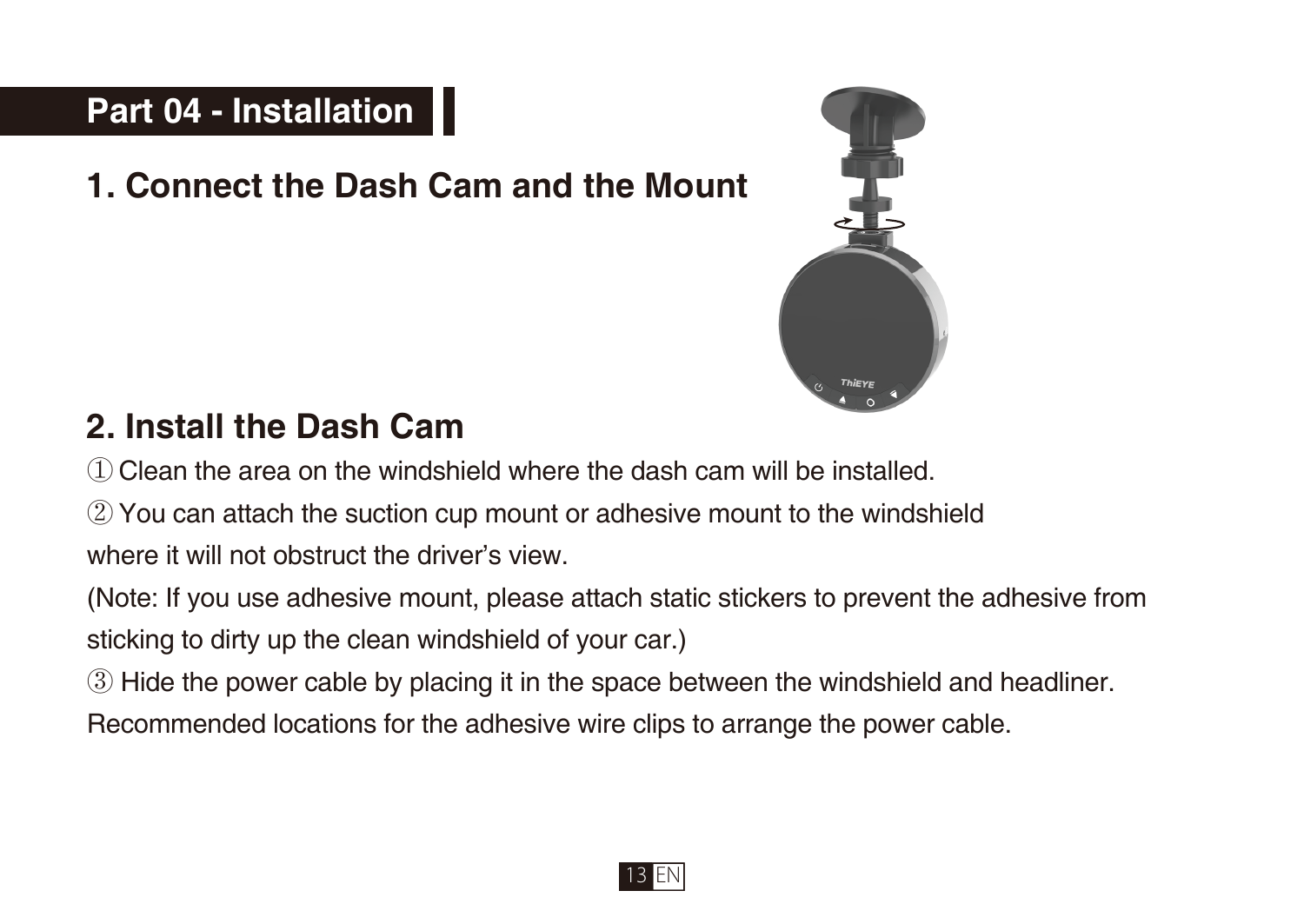# **3. Connect to Power**

① Connect the power cable to Micro USB port of the dash cam.

② Plug the car charger adapter end of the power cable into a vehicle power socket.



③ The car charger with additional USB, you can keep the dash cam charging on the go, and at the same time charge your smartphone or pad with the same charger. Convenient!

# **Part 05 - Connect to Computer**

With TF card inserted, when connected to computer, three options will be available:

Mass Storage, PC Camera, REC-mode.

★ Mass Storage allows the TF card to be accessed via computer as an external storage.

★ PC Camera can act as a camera for your computer.

 $\star$  REC mode allows the dash cam to function normally while charging via computer.